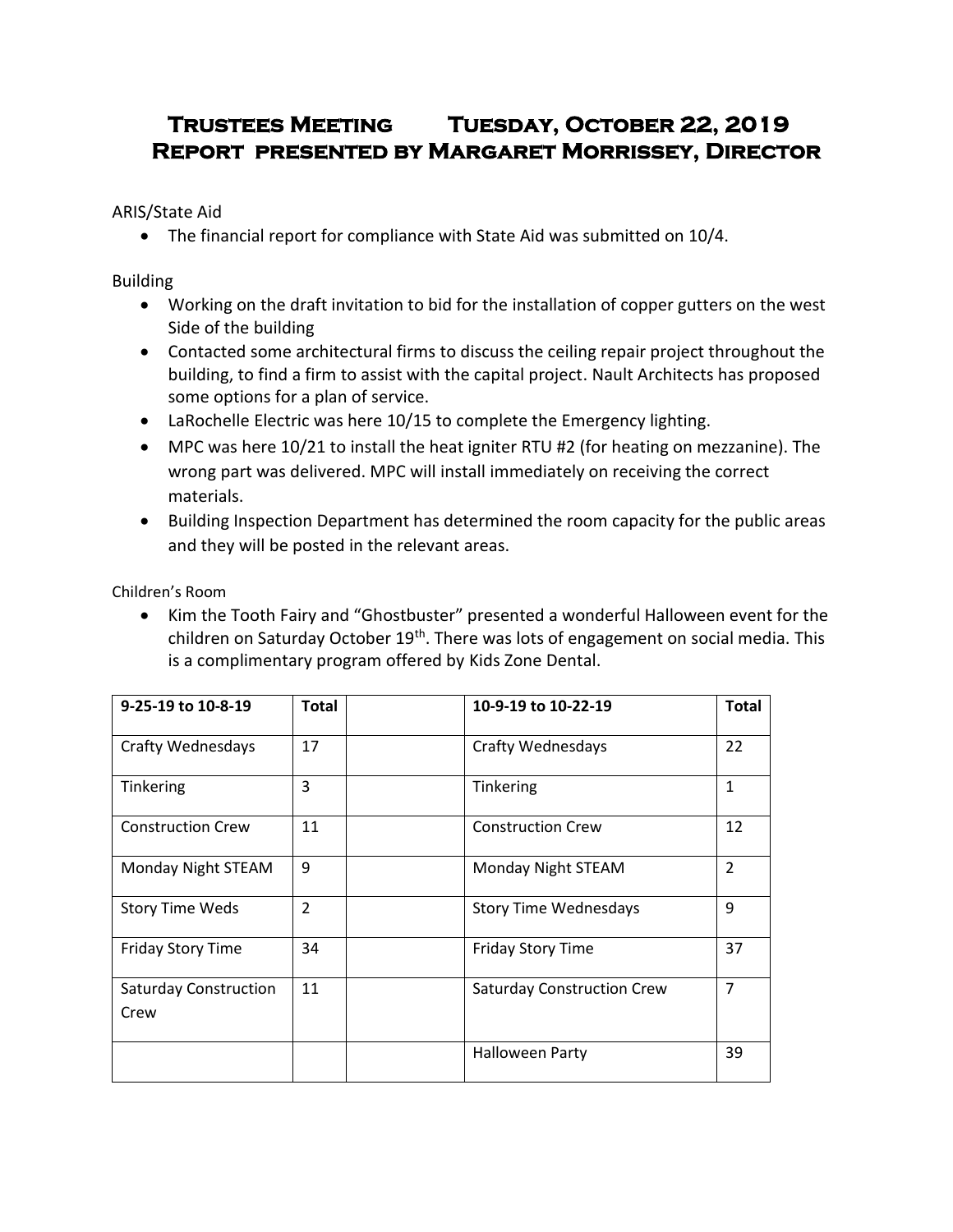Grants

- A grant of \$1,500 was received from Greater Worcester Community Foundation's Olive I and Anthony A Borgatti Donor Advised Fund for children's programming.
- Submitted 17 letter of support to the Cultural Council for programs in 2020.

Meeting Room Usage

 HiSet/GED classes have resumed on Mondays and Wednesdays, offered by Webster Dudley Adult Literacy. The number of students has increased.

#### **Outreach**

- Books and resources are on display in support of the "Red Ribbon Week," recognizing substance abuse awareness, and also for Breast Cancer Awareness Month and Fire Prevention Week.
- Copies of the draft amendments to the Zoning and Marijuana bylaws have been posted at the request of the Economic Development Department.
- Met with Recreation Director, Jared Latour to discuss areas of mutual interest and programming 9/30.

#### Proctoring

 Continuing to offer this service for distance learning students. We average one or two appointments per month. There are only a few libraries in the state that offer this service.

Programs

- Flamenco Boston with Antonio 'Tiriti' Tran performed on September 26 sponsored by the Cultural Council. The show was recorded for You Tube. There was a full house for the event.
- The Tuesday knitting and handwork program drew 37 attendees for both sessions
- The exhibit *Connected in Nature* is featured throughout the month of October. Like many of the programs this month, they are presented as part of our contribution to The Last Green Valley's *Walktober* events. A reception for the artists: Piya Samant and Doreen LaScola was held on October 3rd. Max interviewed both artists and the video is now airing on Cable and You Tube.
- The book club discussed Bed: A Novel by David Whitehouse on 10/7.
- David Vermette introduced his *book A Distinct Alien Race: the Untold Story of Franco-*Americans on October 7<sup>th</sup>. Copies of the book were available for sale through Booklovers Gourmet. Mr. Vermette is on tour in New England.
- The Vanishing was screened on October 10<sup>th</sup> at 6 pm.
- The library applied to the Bloomberg Philanthropies and National Geographic for a copy of the movie *From Paris to Pittsburg* and permission to screen the film about climate change. 7 people attended.
- On Thursday, October 24th Dr. Teresa Thomas will present her research on *Migration to Massachusetts: Economic Opportunity for Italians in Southbridge, 1910-1945.*
- The following Thursday, 10/31 North Quabbin photographer Dale Monette will present a talk on his new book *Voyagers Visitors and Home***.**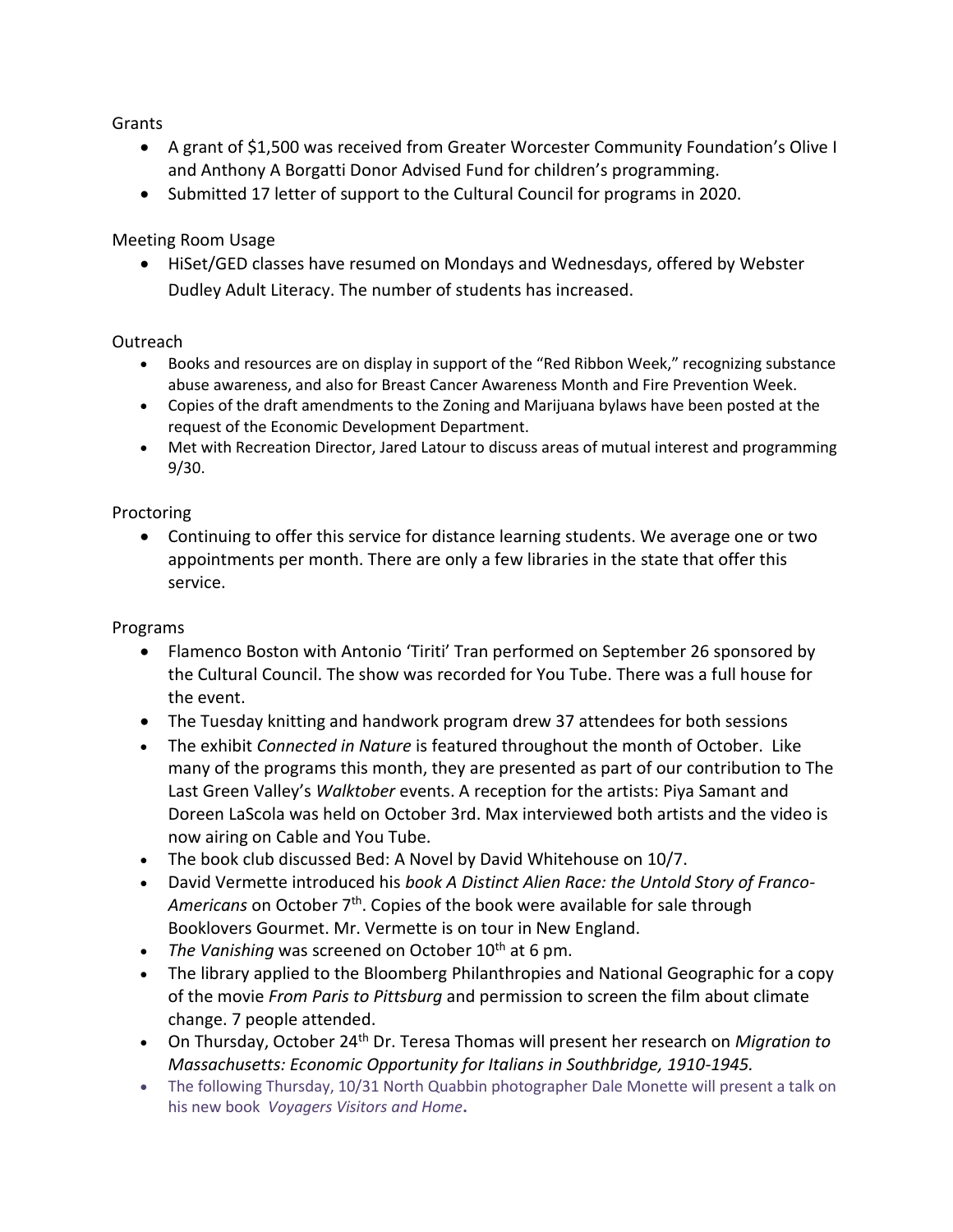Safety and Security

- Police officers checked in with staff and conducting walk-throughs in the building, many times during the reporting period.
- $\bullet$  Staff discovered barcodes from 4 books that were stolen on 10/16. The person has been identified on camera. On further investigation using the footage, the person was observed to have a pocket knife with approximately 4" blade in their possession and had it open while walking up the stairs, as shown on camera. Officers came in to take a report and footage has been provided for the investigation.
- A nip bottle was found at the photocopier and disposed of 10/18.

## School Department/21<sup>st</sup> Century Program

- The Tuesday sessions have been going well. There was none scheduled the day after a holiday (10/15) 3-4 students are in the knitting/crochet group, 2 are building a robot or Mindstorm and 2 are in book club. The  $21<sup>st</sup>$  Century group will continue to meet throughout the academic year for a one-hour session. A curriculum was developed by Stephanie, Adult Services Librarian. The focus is on STEAM
- The early dismissal on Wednesdays to facilitate staff development has not had a perceptible increase in visitors to JEL.

Staff

- Staff screened the Emilio Estevez movie "The Public", Tuesday 9/24 after work. Thank you to the Trustees for providing refreshments.
- April Denault has resigned to take up a full time position. The Circulation Assistant position (30 h.p.w.) has been posted.

Tax Abatement Personnel

 All but one of the five participants have completed the program. His hours will be completed this month. One of the participants has already completed the program but continues to come to JEL as a volunteer.

Technology

- Patrons are enjoying the option of being able to print directly from their phones and other devices. This is particularly helpful for patrons who have been sent from the DMV to print forgotten documents.
- Issues with the size of the text on the Bus Tracker. Bryley tech staff and software designer Engaged patrons worked on this (for a few days) to adjust the text on the JEL programs side so that it is easier to read 10/10.
- Preventative maintenance appointment has been scheduled for the ScanPro microfilm reader.